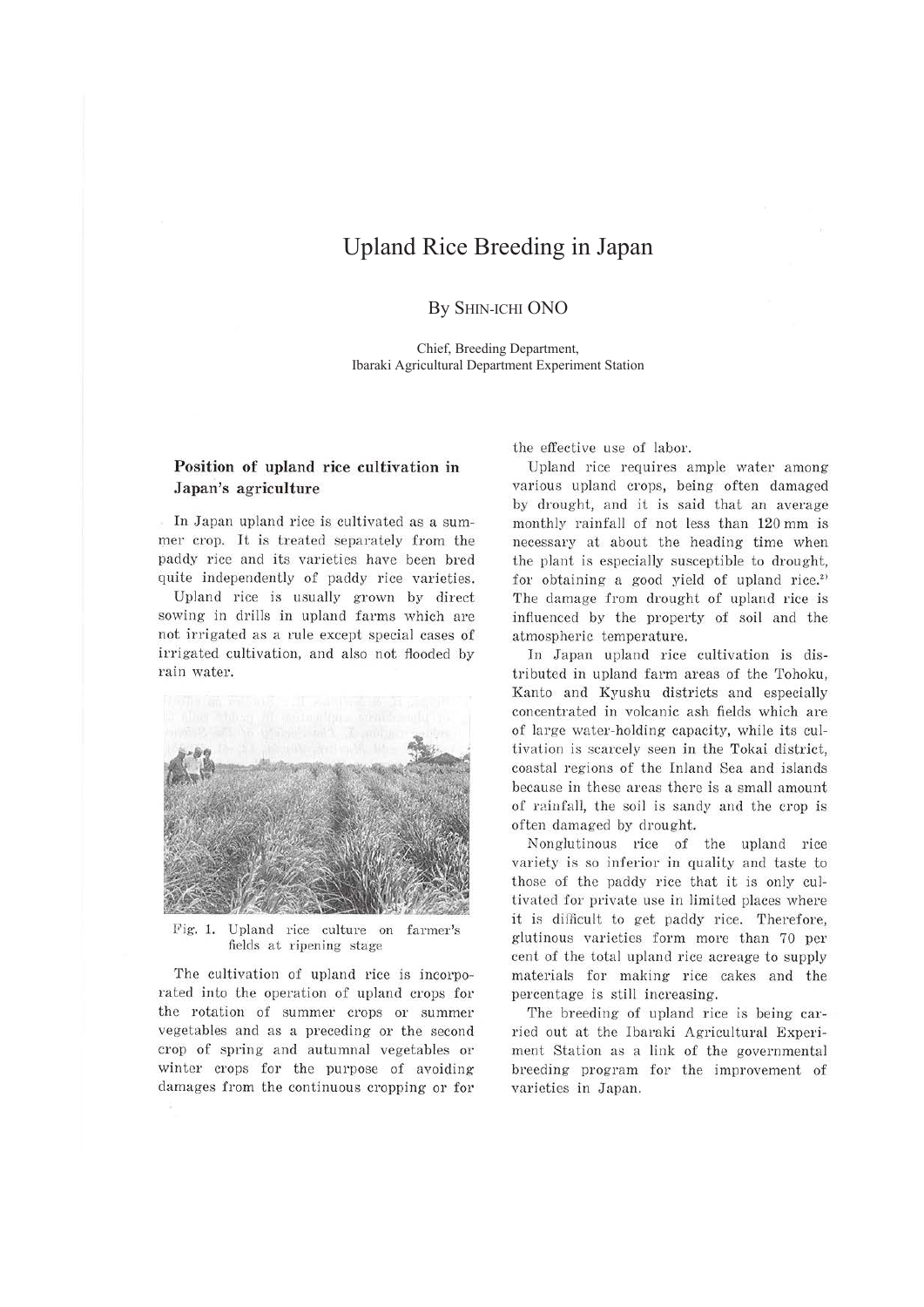## **Main cultivating· methods and object of breeding**

As mentioned above, upland rice is cultivated in combination with other upland crops and for cultivation it has been the practice to sow seeds in drills between rows of wheat and barley, about one month before their harvest as the second crop to harvest at the beginning or middle of October.

In this method, upland rice heads toward the end of August and it is often damaged by drought. Therefore, resistance to drought as well as a good quality and a high yield under droughty conditions are the most important objects of upland rice breeding for this cultivating method.

Following a decrease in the acreage of wheat and barley, the cultivation of upland rice has increased recently to be done by seeding as early as possible in fields out of other crops.

In this method early maturing varieties are used for cultivation to complete heading before the severe droughty season appears and harvest the crop at or before the inception of September.

This method stabilizes the crop by avoiding damage from drought and has another advantage in that it makes the cultivation of autumnal and winter vegetables possible as the second crop. In this case early maturing varieties of upland rice are needed.

Since we have rather few early-maturing good varieties for cultivation in warm regions, it is desirable to breed early-maturing lodgingresistant varieties for these regions. On the other hand, early-maturing varieties with high germinability at low temperatures and high resistance to cold climates are necessary for cultivation in cold regions.

Recently, facilities for irrigating upland farms have been established in various places, and in some places cultivation of paddy rice varieties has been started by irrigating upland farms with sprinklers, obtaining results in its own way, but this method requires many points for improvement.

Therefore, breeding is now in the stage of progress to bring up varieties with blast resistance and drought resistance of upland rice in combination with a good quality, high productivity and a high lodging-resistance of paddy rices.

The importance of such rice varieties for cultivation in irrigated upland farms will become greater in the future when the establishment of facilities for irrigating upland farms progresses to stabilize upland crop productions and the water-saving cultivation of paddy rice comes to the front from a viewpoint of the utilization of water resources.

### **Difference between paddy and upland rice in Japan**

It has been indicated by many researchers that some indigenous upland rice varieties show an affinity to varieties cf the indica type sexually, being different from the Japanese paddy rice.<sup>31,71</sup> But most of them belong to the same japonica type as Japanese paddy rice varieties, and there is especially no room for doubt about sexual affinity between recently improved upland rice and Japanese paddy rice varieties from the viewpoint of breeding procedure. And no difference is there on practical procedure of breeding works between upland and paddy rice in principle, except cultivating methods.

On the other hand, there are morphologically and physiologically clear distinctions between Japanese upland and paddy rice varieties (Table 1), probably owing to the adaptation of the former to severe growing conditions in upland farms conceming water supply.

Such morphological characters of upland rice varieties as a deeper distribution of the root system in the soil, longer stems and ears, a smaller number of tillers and a panicle weight type of plant are suitable for decreasing the water consumption of the plants to assure their yield and useful for maintaining their necessary growth so that their yield does not decrease under droughty conditions.

The varieties, however, are lower in adapt-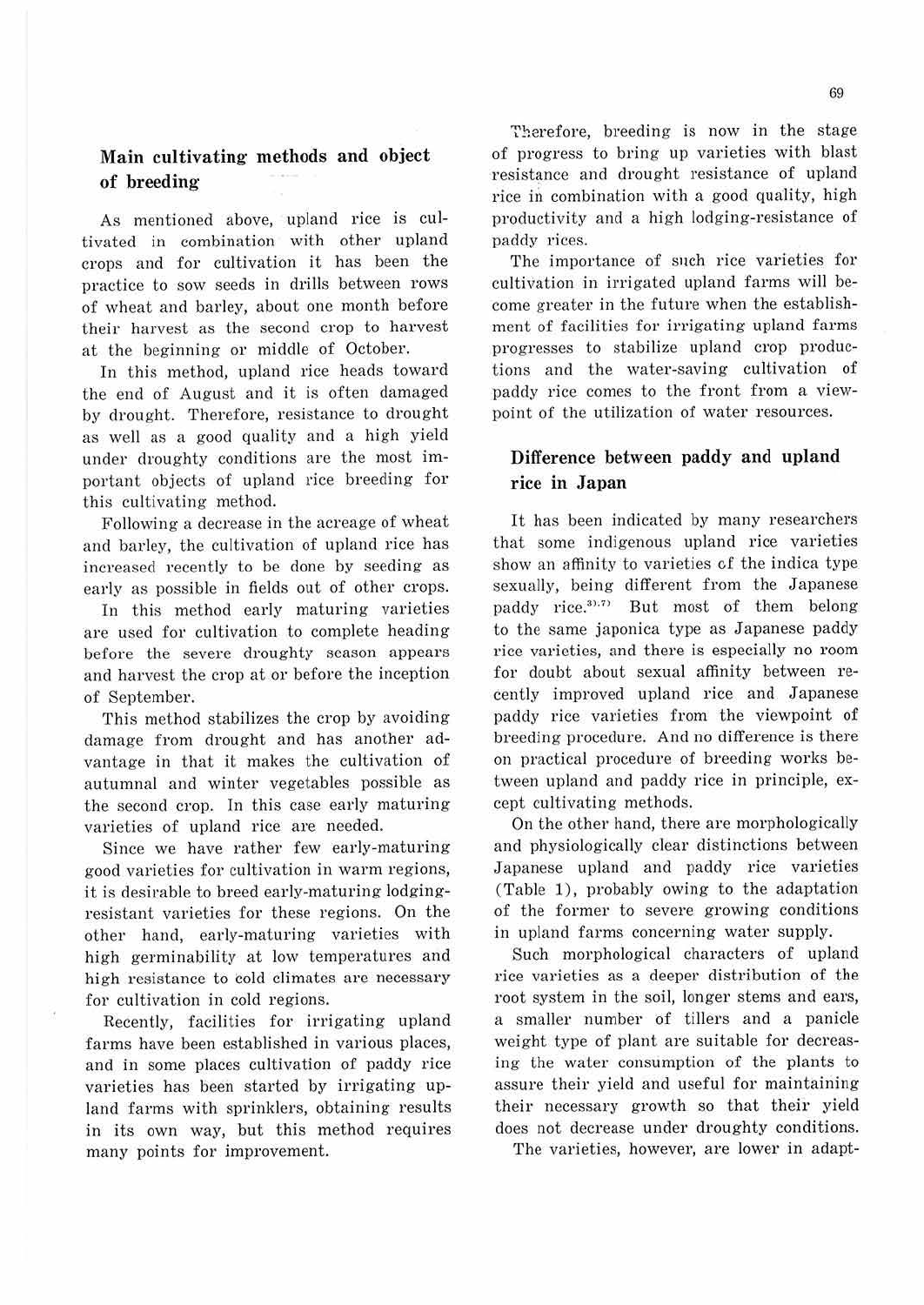| Characters                      | Upland rice              | Paddy rice<br>Low    |  |
|---------------------------------|--------------------------|----------------------|--|
| Plant height                    | High                     |                      |  |
| Number of tillers               | Few<br>Many              |                      |  |
| Panicle length                  | Long                     | Short                |  |
| Stem character                  | Thick and stiff          | Slender and flexible |  |
| Grain character                 | Large and long           | Small and roundish   |  |
| Leaf character                  | Large and broad          | Short and narrow     |  |
| Root system                     | Deep                     | Shallow              |  |
| Lodging resistance              | Weak                     | Resistant            |  |
| Drought resistance              | Resistant<br>Weak        |                      |  |
| Blast resistance                | Resistant<br>Susceptible |                      |  |
| Grain quality                   | Inferior<br>Superior     |                      |  |
| Adaptability for heavy manuring | Low                      |                      |  |

**Table 1. Differences of characters between upland and paddy rice** 

ability for heavy manuring and insufficient in lodging-resistance because they have been adapted to growing conditions of upland farms where active growth of plants by the application of much fertilizer is not desirable for avoiding damage from drought.

Cultivation in upland farms promotes occurrence of the blast disease owing to the augmentation of the nitrogen content of rice plants and moreover, intermittent water supply due to the change of wether further promotes its occurrence.

Accordingly, upland rice varieties adapted to such conditions are notably stronger in blast resistance as compared with paddy rice varieties. The former is markedly inferior in quality and taste to the latter. This is said to be attributed to the unsuitable cultivating conditions in upland farms, under which the assimilation and translocation of carbon are inferior, rice grains tend to be incomplete in maturity and endosperm cells show a peculiar structure.''

### **Resistance to drought**

Many studies have been conducted on drought resistance of upland rice. But this character is very complicated and has not yet been fully explained.

As for the morphological character of drought resistance, Hasegawa et al.<sup>2)</sup> have reported that upland rice is smaller in the total number of roots than the paddy rice, but it is larger in the number of roots distributed in a soil layer 20 cm or more in depth and its roots are heavier in every soil layer, especially in deeper layers (Table 2).

**Table 2. Comparison of root systems distributed in different depths of** soil **between upland and paddy rice** (Hasegawa 1960)

| Variety             | Dry weight<br>of plant | Number of roots |            |                   | Weight of roots |              |                 |
|---------------------|------------------------|-----------------|------------|-------------------|-----------------|--------------|-----------------|
|                     |                        | $0-10$ cm       | $10-20$ cm | $20 \text{ cm} <$ | $0-10$ cm       | $10 - 20$ cm | $20 \text{ cm}$ |
|                     | g                      |                 |            |                   | g               | g            | g               |
| Paddy rice          |                        |                 |            |                   |                 |              |                 |
| Obanazawa 6         | 14.13                  | 250             | 50         | $\overline{4}$    | 2.16            | 0.35         | 0.03            |
| Fujisaka 5          | 12.60                  | 265             | 50         | $\boldsymbol{2}$  | 2.31            | 0.25         | 0.01            |
| Upland rice         |                        |                 |            |                   |                 |              |                 |
| Norin Mochi 1       | 14.76                  | 180             | 49         | 11                | 2.75            | 0.70         | 0.24            |
| Norin <sub>12</sub> | 14.49                  | 198             | 38         | 17                | 2.24            | 0.49         | 0.16            |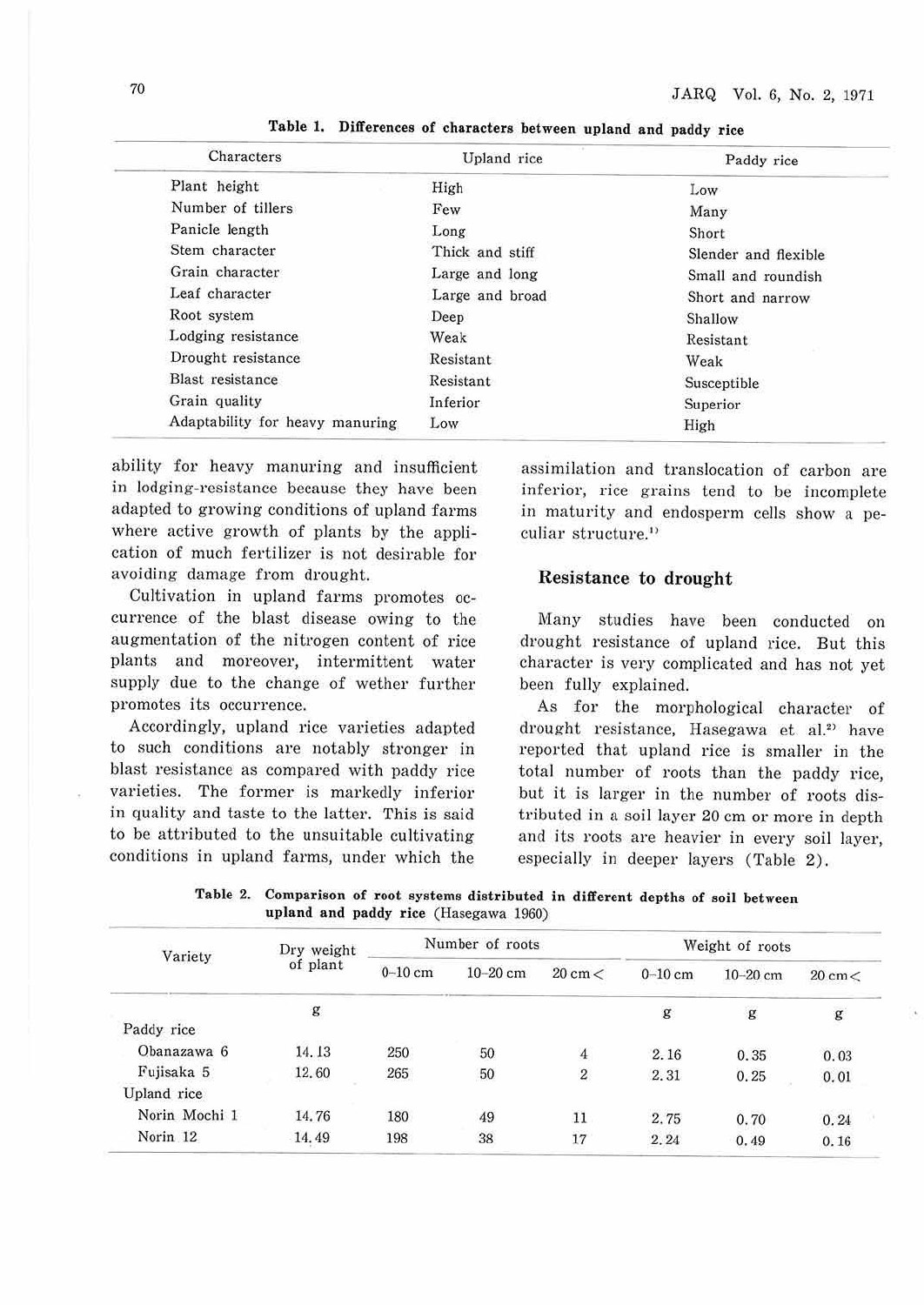Togawa and Ando<sup>5</sup> classified upland rice by the seedling type into two, dwarf and elongate, and found that individuals belonging to the former type are higher in physiological drought resistance. This classification has been adopted into the breeding work as a method for selecting drought resistant individuals and lines, because it can easily be applied to selection from among many materials.

But when considered collectively, the drought resistance of upland rice has intimate relation to such yield component as the number of tillers and the amount of terrestrial growth. And in the breeding of upland rice varieties a question hard to solve is how to maintain an equilibrium among drought resistance, productivity, lodging resistance and fertilizer response.

#### **Resistance to diseases and insect pests**

As mentioned above, upland rice is noticeably higher in resistance to the blast disease than paddy rice. And their selection has been continued attaching the most importance to blast resistance as well as drought resistance in the course of breeding.

Consequently, upland rice varieties are so improved at present that their resistance to the disease is practically out of question.

But as to the resistance of upland rice to such diseases and insect pests as Helminthosporium leaf spot [Cochliobolus miyabenus (S. ITO et KUR!BAYASHI) DRECHSLER], sheath blight [Pellicularia sakaii (SHIRAI) S. ITO] and rice stem maggot [Chlorops oryzae MATSUMURA], these questions remain still unsettled because the mechanisms of resistance to them have not yet been made clear or we have no reliable method to test their resistance.

It is said that blast resistance of upland rice is not due to the genes for true resistance, which were analyzed in paddy rice but to unknown genes or so-called field resistance.

Iwatsuki<sup>4)</sup> paid attention early to this point and bred blast-resistant paddy rice varieties,

Shinju and Futaba, by making use of an upland rice variety, Senshō, as material. This blast resistance has contributed to the breeding of many resistance paddy rice varieties through Fujisaka No. 5 and other varieties thereafter.

Since the infection with the blast disease of paddy rice varieties, which were bred by introducing true resistant genes, has come into question recently, blast resistance of upland rice is attracting the breeder's attention now.

Toriyama et al.<sup>6</sup> found that Japanese upland rice was highly resistant to the rice stripe disease [rice stripe virus, KURIBAYASHT] and bred Chugoku Nos. 40-42 and 49 by using an upland rice line Kanto No. 72, as material. These are practically usable paddy rice strains with high resistance to the disease.

### **Breeding- of upland rice varieties by crossing- upland rice with paddy rice**

The introduction of excellent characters from paddy rice into upland rice was tried from ancient days, but it was not successful for a long time. This is attributed to the fact that an increased number of tillers and short stems, which are necessary characters for a high yield and lodging resistance, are incompatible in many respects with drought resistance and a high yield under droughty conditions, which are essential characters of upland rice varieties.

In 1966, however, a new variety, Okaminori, was bred from a combination of upland rice Norin No. 24 x paddy rice Norin No. 29. Okaminori is the highest in lodging resistance and productivity among the existing upland rice varieties, but it is medium in drought resistance and rather displays its ability in cultivation in irrigated upland farms.

In 1969 Mizuhata-mochi was brought up from a combination of upland rice Hatakogane-mochi X paddy rice Koshiji-wase as a variety for cultivation in upland farms irrigated with sprinklers.

Mizusawa-mochi is intermediate in charac-